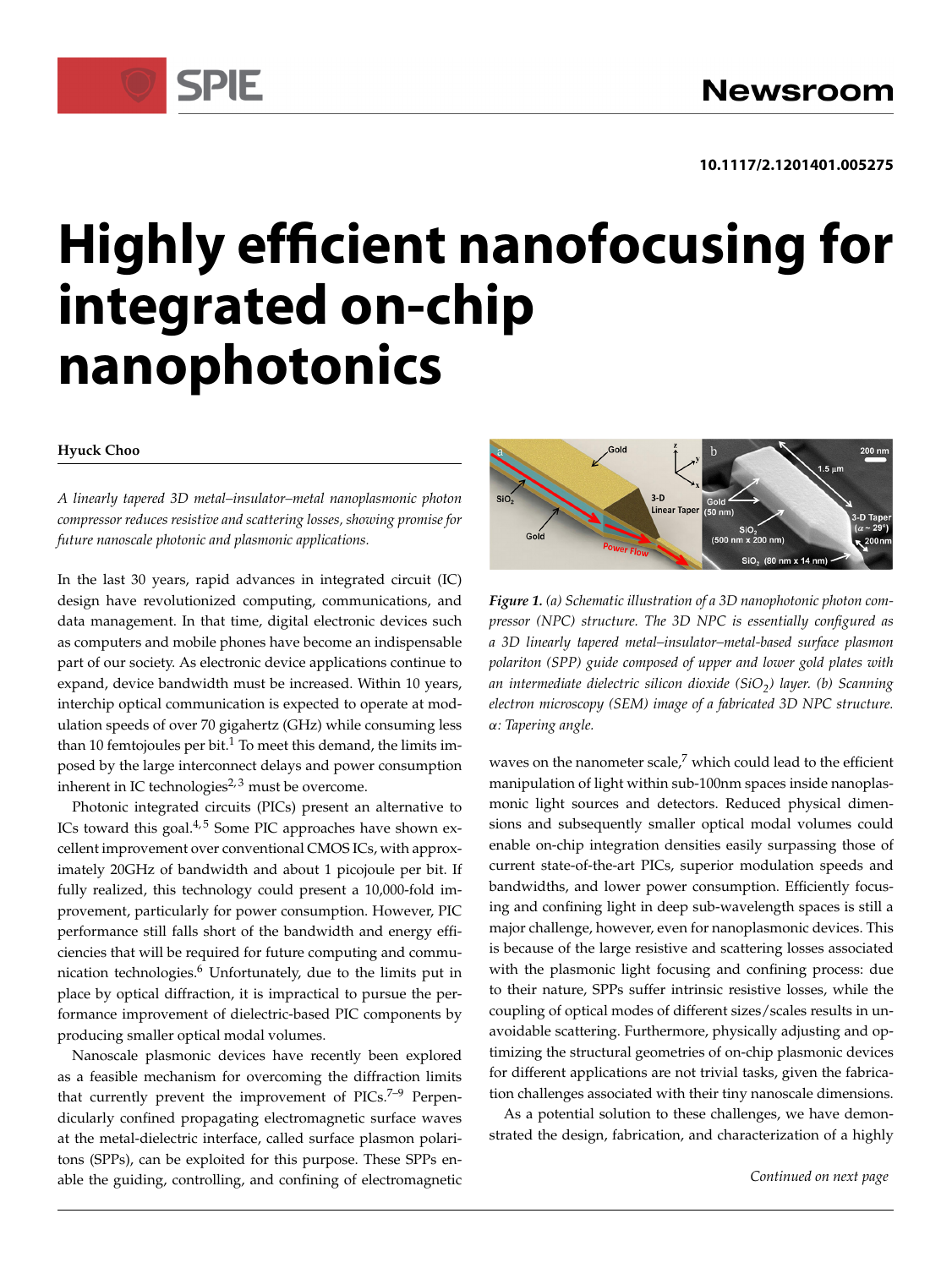

### **Newsroom**

**10.1117/2.1201401.005275 Page 2/3**



*Figure 2. (a–d) Electron multiplying charge-coupled device (EMCCD) images of two-photon photoluminescence (TPPL) emissions for four different excitation scenarios. The red dots indicate the positions of illumination. Here, the laser beams were* x*-polarized, and the excitation power was fixed at 210W. (e) Unsaturated TPPL intensity map of 2(d) superimposed onto the contour of the SEM image of the device. (f) Top-view SEM* image of the characterized sample, and (g) the simulated  $|E|^2$  (field intensity) profile for a sample with the dimensions of the fabricated sample. *Individual bright and dark bands shown in simulation results are not resolved in the experimental measurement shown in (e) due to the diffraction limit.*

efficient on-chip 3D metal–insulator–metal (MIM) nanoplasmonic photon compressor (NPC) (see Figure 1). Our device can be readily integrated with other on-chip nanophotonic components.<sup>10</sup> Among various nanofocusing approaches, we have further developed the linearly tapered MIM concept proposed by Conway and Yablonovitch,<sup>11</sup> and Pile and Gramotnev.<sup>12</sup> An optimized MIM-gap plasmon waveguide with a linearly tapered tip theoretically reduces the excessive losses that occur during nanofocusing processes. Based on our simulations, the coupling loss and maximum  $E^2$  (field intensity) enhancement of the 3D NPC are predicted to be 2.5dB and  $3.0 \times 10^4$ , respectively, for a case in which light is compressed from a 200  $\times$  500nm<sup>2</sup> area into a 2  $\times$  5nm<sup>2</sup> area. We produced the 3D NPC on a chip by electron beam-induced deposition (EBID). In addition, we have demonstrated highly localized light confinement using two-photon photoluminescence (TPPL) techniques: see Figure 2(a–e). From the TPPL measurements, we experimentally estimated an intensity enhancement of 400 within a  $14 \times 80$ nm<sup>2</sup> cross-sectional area and a coupling efficiency of -1.3dB (or 74% transmittance).

The tip behaves as a nanoscale optical resonance cavity due to its sub-100nm finite size—see Figure 2(f–g)—and could serve as the core of a nanophotonics device, such as a nanoscale LED or sensor. By carefully optimizing the cavity properties (such as the radiation or absorption rates), low impedances (or loss rates) can be realized that match and dramatically increase the electromagnetic energy that is coupled from the microscale body of the waveguide into the nanoscale tip, for maximum field enhancement. To accomplish this delicate tuning task, we investigated the integration of the 3D NPC structure with MIM plasmonic crystals.13, 14 These crystals possess properties similar to those of photonic crystals. Our preliminary simulation results show that this arrangement represents a simple yet highly effective engineering approach to further improve the degree of energy concentration within an extremely small volume with excellent energy coupling efficiency.

In summary, we have demonstrated a highly efficient approach to both realizing and tuning 3D on-chip nanofocusing. Using simulations, optimal tapering angles and lengths were found to minimize the intrinsic scattering and resistive absorption losses observed during nanofocusing. The optimized design was realized on a chip by employing an EBID technique. The implemented 3D NPC showed highly localized light confinement. We believe that this highly efficient 3D NPC will be useful in a variety of on-chip nanoscale photonic and plasmonic applications. We are currently designing and fabricating an on-chip nanoscale tunable optical cavity, which will allow us to adjust the amount of power that flows in and out of the cavity to optimize its properties for different applications.